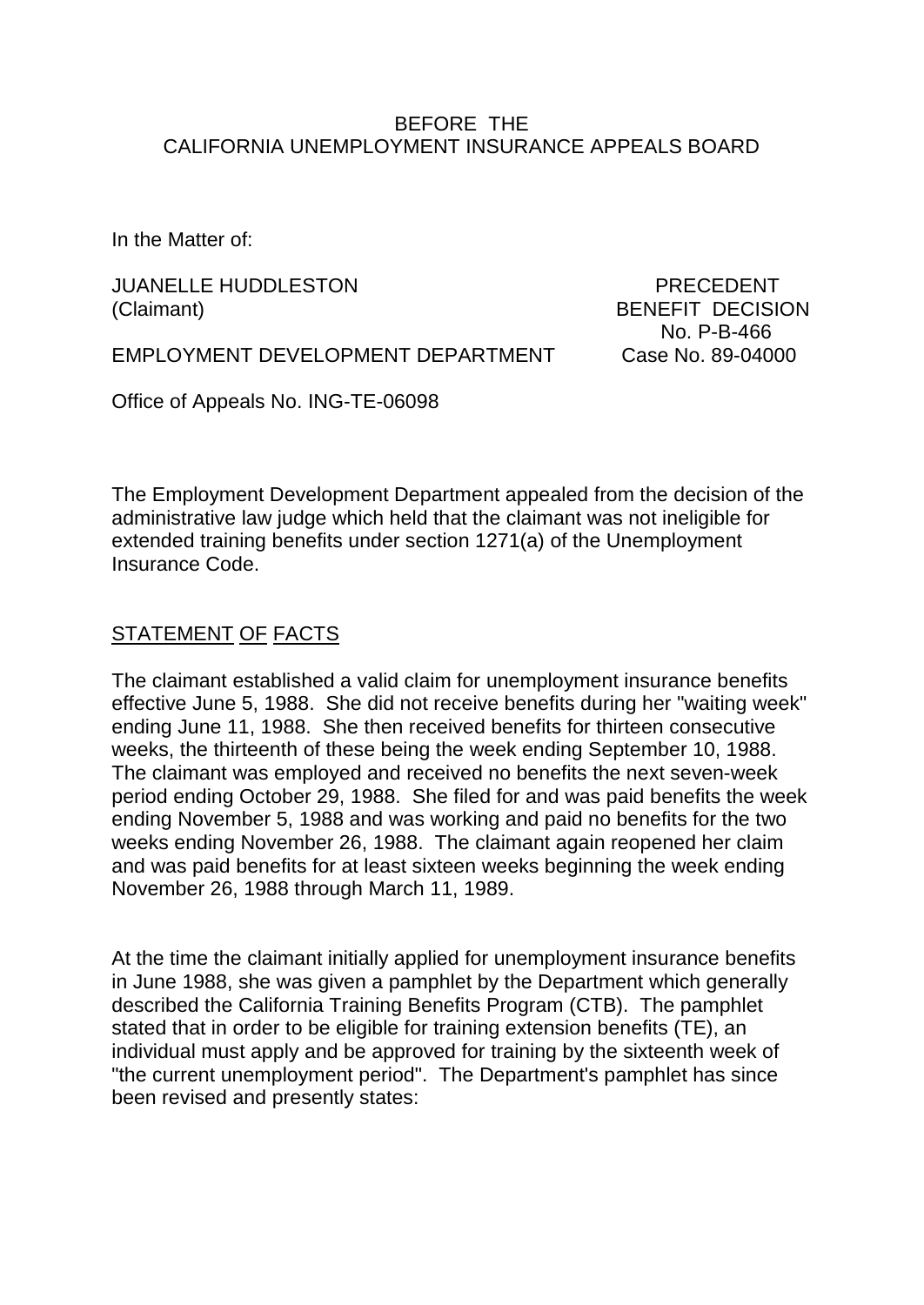"To qualify for training extension benefits, you must apply for CTB before you have received the sixteenth week of benefits, including the waiting period, on a regular unemployment insurance claim. If you apply after receiving sixteen weeks of unemployment insurance benefits, you may be eligible for CTB but not for a training extension (TE) claim."

The claimant remembered receiving the pamphlet when she initially applied for unemployment insurance benefits, but stated that she never read it. The Department stated that in the period during which the claimant was intermittently in receipt of benefits, it had verbally advised her of the existence of training programs which might be appropriate for an individual in the claimant's circumstances. On February 22, 1989 the claimant applied for CTB and submitted a TE claim.

The administrative law judge found that the claimant had good cause for not filing within sixteen weeks of her initial claim in June 1988 and was, accordingly, eligible for TE under the CTB program. The administrative law judge states that the claimant would not have applied for TE before September 1988 because she had not been unemployed for sixteen weeks at that time. She would not have applied for TE for the next seven weeks as she was working and not receiving unemployment insurance. She did not thereafter apply for a period of time because she was looking for work. The claimant could have assumed, if she had read the pamphlet that the Department issued to her, that the sixteen-week period began to run as of the last time she became unemployed, that is, as of November 27, 1988.

The Department takes the position that the sixteen-week deadline for applying for TE begins to run as of the effective date of the initial claim, and continues for the sixteen consecutive calendar weeks.

# REASONS FOR DECISION

Section 1266 of the code provides: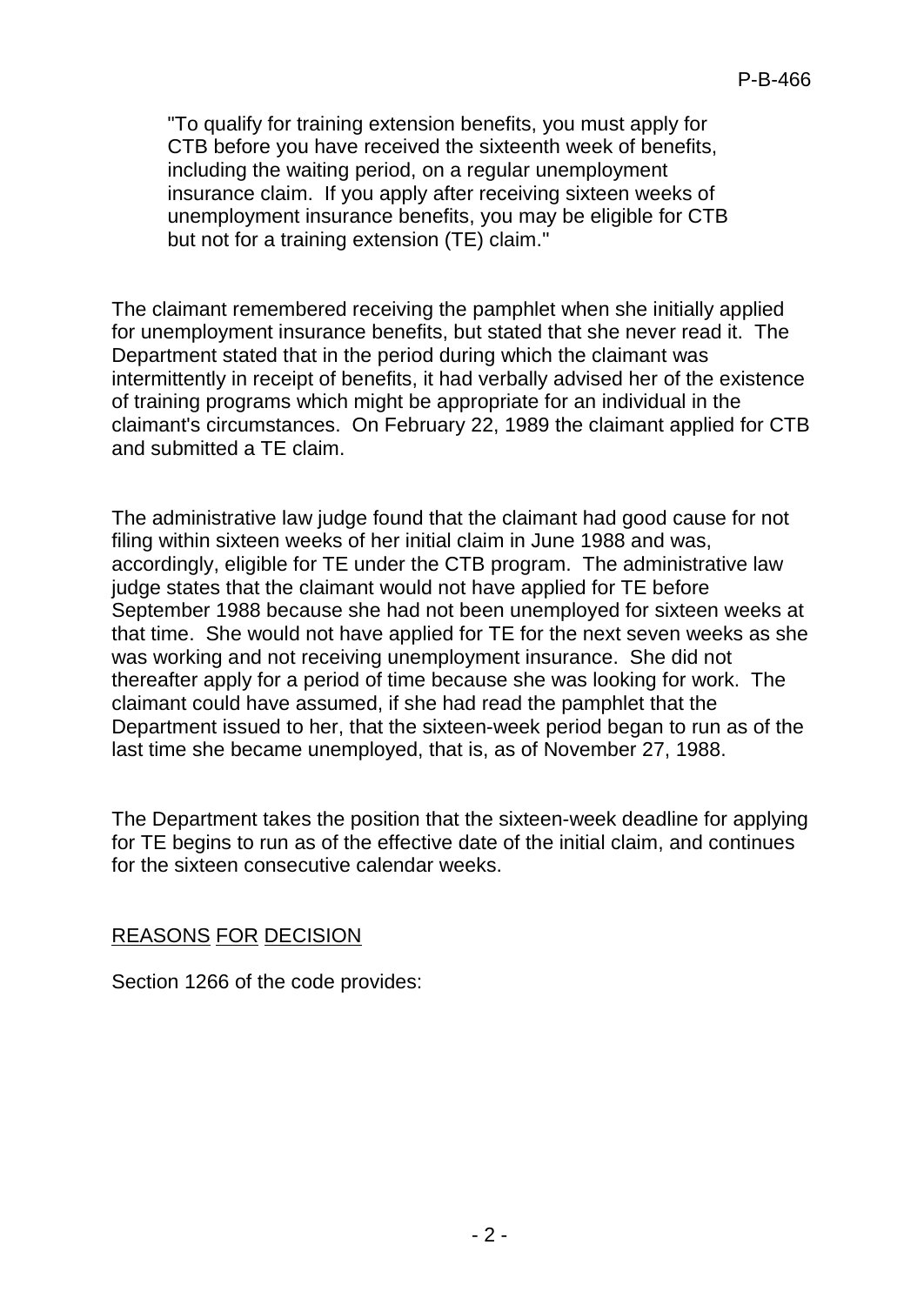"Experience has shown that the ability of a large number of the population of California to compete for jobs in the labor market is impaired by advancement in technological improvements, the widespread effects of automation and relocation in our economy, and foreign competition as set forth in petitions certified under the federal Trade Act of 1974, as amended (Title 19, United States Code, Sections 2101 et seq.). The Legislature finds that many individuals in California are lacking in skills which would make them competitive in the labor market. They are in need of training or retraining in skills required in demand occupations. It is the policy of this state to assist these individuals by providing unemployment compensation benefits, extended duration benefits, and other federally funded unemployment compensation benefits, including those available under the federal Trade Act of 1974 (P.L. 93-618), as amended, during a period of retraining to qualify them for new jobs in demand occupations and thus avoid long-term unemployment."

Section 1271(a) of the code, effective September 22, 1987, provides:

"Notwithstanding any other provision of this division, any unemployed individual receiving benefits payable under this part, Part 3 (commencing with Section 3501), or Part 4 (commencing with Section 4001), or any other federal unemployment compensation law, who, no later than the 16th week of his or her receiving these benefits, applies for a determination of potential eligibility for benefits under this article and is determined eligible for benefits under this article, is eligible for a maximum of 52 times his or her weekly benefit amount under the provisions of this division. The department shall notify every individual who applies for unemployment compensation in this state of his or her opportunity to receive benefits under this article and to receive extended benefits under this article if application is made pursuant to this section."

The Appeals Board held in Precedent Decision P-B-5 that estoppels are not favored in the law and the doctrine is applicable only where it is established by clear and substantial evidence that equity between the parties demands that one of the parties be estopped to deny previous declarations of conduct upon which another party has relied and acted in good faith to the latter's detriment.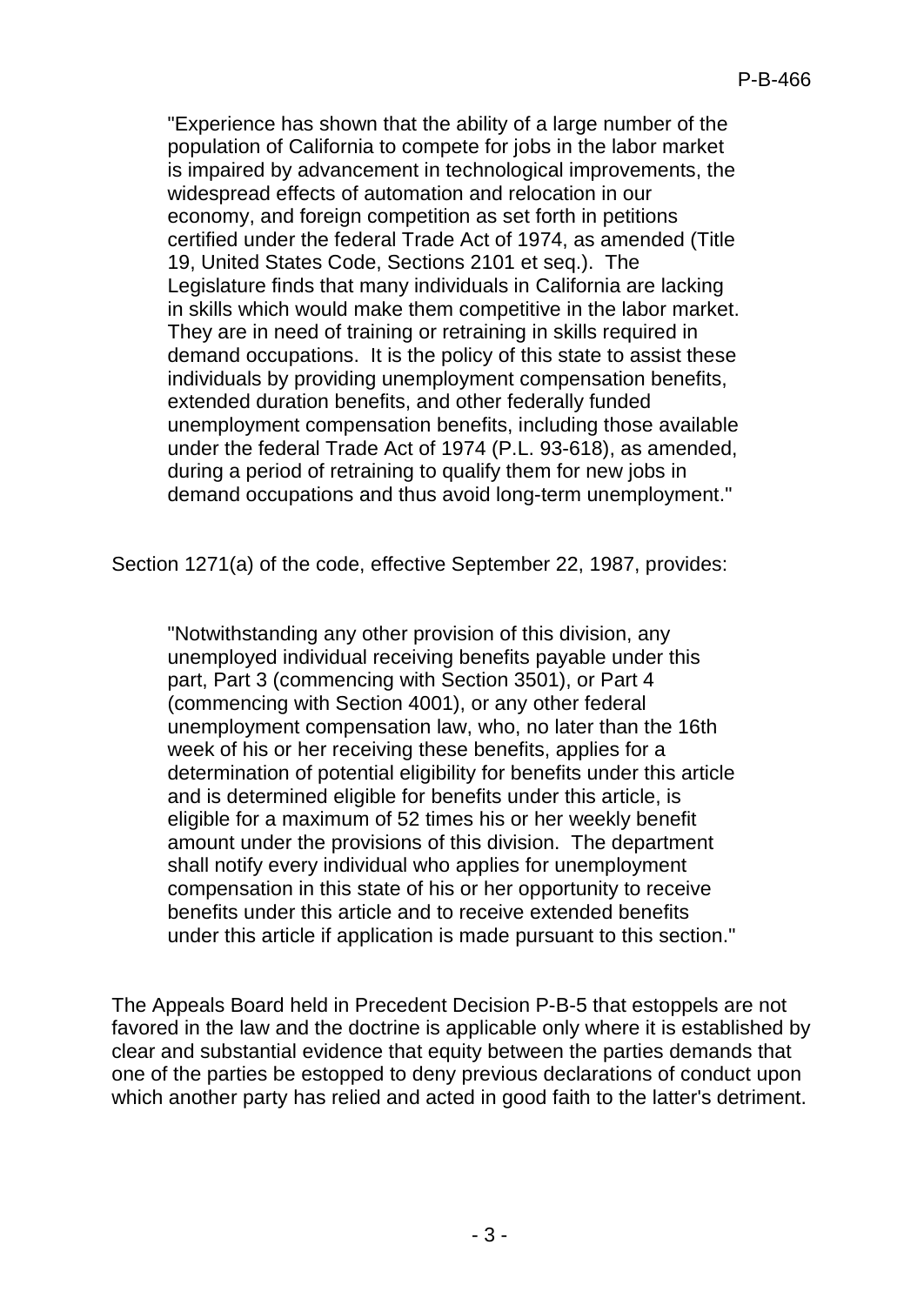In DeYoung v. San Diego (1983), 147Cal.App.3d 11, 17, 194 Cal.Rptr. 722, the court discussed the fundamental rules of statutory construction. Included in that discussion were the following important rules:

- 1. Ascertain the intent of the legislature so as to effectuate the purpose of the law.
- 2. Give a provision a reasonable and common sense interpretation consistent with the apparent purpose, which will result in wise policy rather than mischief or absurdity.

The CTB program was created to assist people that are unemployed and, as a practical matter, unemployable. Generally, a person meeting certain eligibility criteria can receive training while receiving unemployment insurance benefits. While in training under the CTB program, an individual would continue to receive his or her benefits, and be exempt from such Unemployment Insurance Code provisions as being available for work and having to search for work (see section 1267 of the code). Section 1271(a) of the code further provides that a recipient may receive up to 52 times his weekly benefit amount if he applies for training or retraining benefits no later than the sixteenth week of his or her receiving these benefits. Thus, if an individual qualifies for CTB and is reasonably diligent by applying within sixteen weeks of his or her receipt of benefits, he or she may receive benefits well beyond the 26-week period ordinarily allotted for an unemployment insurance recipient.

We believe the issue raised by this case is straightforward; that is, how should the sixteen-week period within which an individual must apply for TE be computed.

The administrative law judge, in finding good cause for the claimant's delay in this case, would in effect find that a sixteen-week period starts with each new or reopened claim. The administrative law judge would have found that the claimant had until the week ending March 11, 1989 within which to file her TE claim.

The Department would begin counting the sixteen weeks from the claim date, including the waiting week, and continue for the next fifteen weeks without regard to whether the claimant is receiving benefits. The deadline, as determined by the department, would have been the week ending September 17, 1988.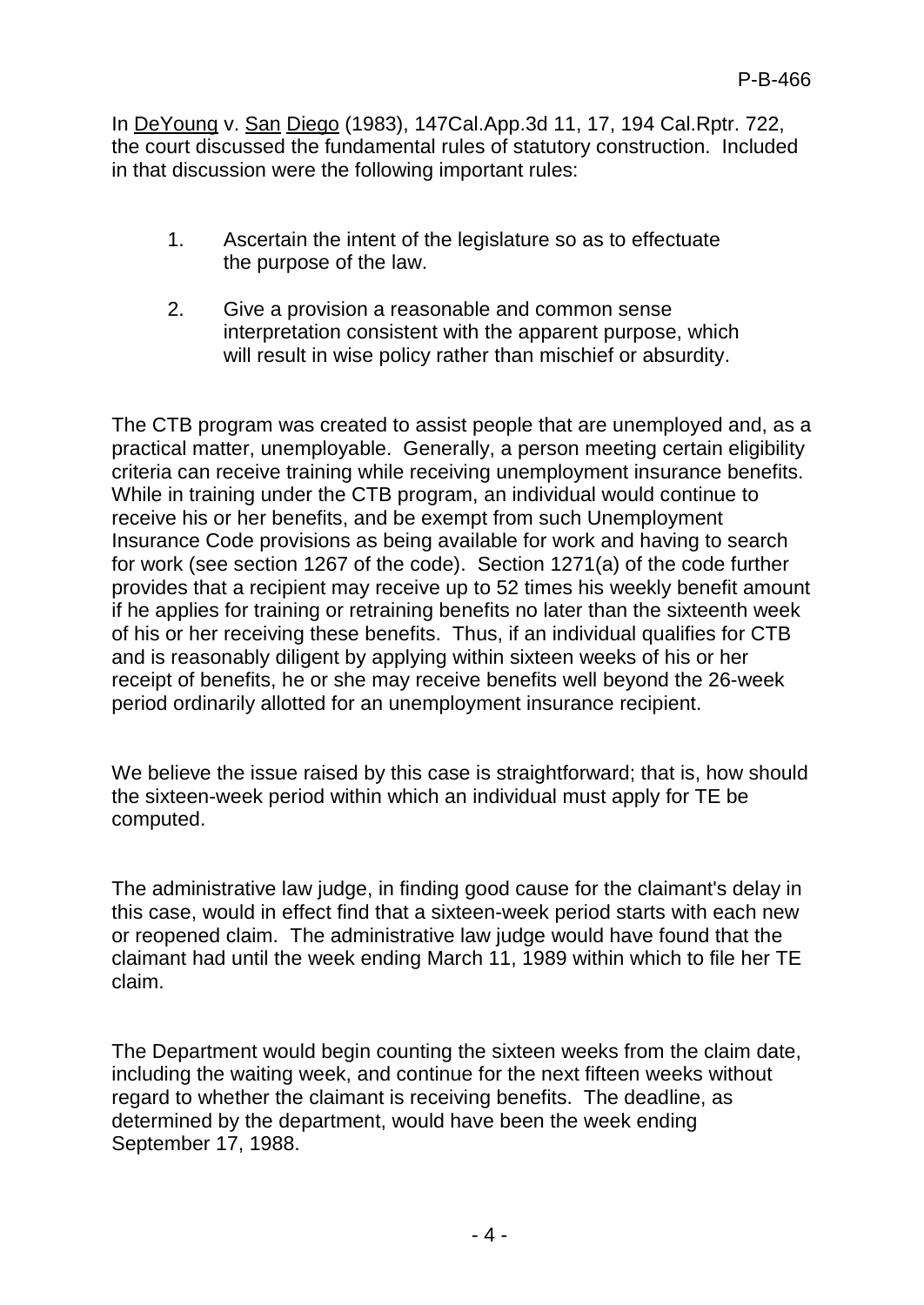We do not agree with either position.

In interpreting the statute, we follow the fundamental rule as cited in the DeYoung case above, that a statutory provision should be given a reasonable and common sense interpretation. We do not believe the legislature envisioned extending benefits to the extent proposed by the administrative law judge. Clearly, given the legislative evolution of section 1271, we think that the legislature intended to place a reasonable limitation upon a recipient's right to file for TE. Before it was amended in September 1987, section 1271(a) of the code provided in part:

"The Department shall notify every individual who applies for unemployment compensation in this state of his or her opportunity to receive benefits under this article and to receive extended benefits under this article if application is made by the 16th week of unemployment."

The statute formerly indicated that TE must be applied for by the sixteenth week of unemployment. By strictly construing that statute, as the Department did for a period of time, individuals who, for one reason or another, did not apply for unemployment insurance by the sixteenth week after they were separated from employment, lost their opportunity to apply for TE before they may have ever known about the program. This interpretation of the statute also rendered meaningless provisions in the code requiring the Department to inform claimants of the existence of TE. To remedy these obvious inequities, the Legislature amended the statute. However, in so doing, we do not believe it can reasonably be inferred that the Legislature intended to create a new sixteen-week period with every reopened claim.

Secondly, there is no "good cause" provision in the statute at issue. In our opinion, had the legislature intended that consideration be given to a claimant for inability to comply with the sixteen-week deadline, it would have included such language within the statute. In the absence of such language, we cannot presume that such a standard should exist.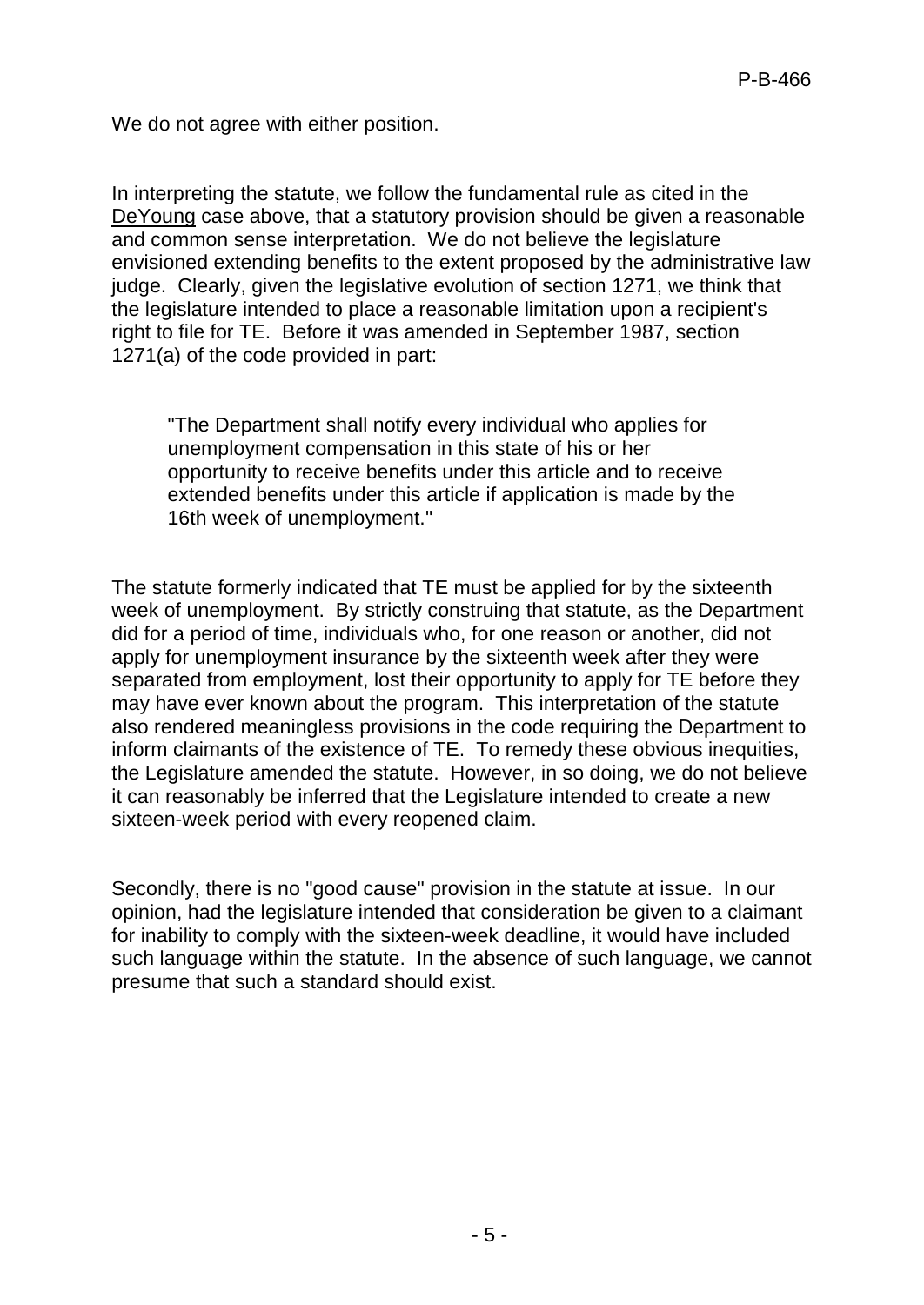Furthermore, we cannot find the Department should be estopped to deny this claim for TE. The claimant was verbally advised of the CTB program and was given a pamphlet explaining TE benefits to her. Even if we believed the instructions in the brochure were so misleading as to cause a recipient to to delay her claim, and we do not, the claimant never read the brochure and otherwise failed to take any initiative to discover what benefits and training might be available to her. There is insufficient evidence justifying the application of the extraordinary remedy of estoppel in this case.

We believe the language of the statute is clear. The claimant must apply for TE "no later than the sixteenth week of his or her receiving these benefits" (emphasis added). A recipient would not "receive" benefits during his waiting week. A recipient would not "receive" benefits where he or she was employed and ineligible for benefits. The purpose of the statute is set forth in section 1266. In our opinion, following the Department's position regarding the counting of the sixteen-week period, while administratively convenient, would unreasonably restrict benefits, frustrating the stated purpose of the statute. The purpose of the statute is to retrain people so as to avoid long-term unemployment. An individual who goes back to work after a short period of time might not think he needs retraining as he is employed. Yet by counting the weeks consecutively, as urged by the Department, the period during which he must apply for TE would be truncated and perhaps lost entirely. That individual is prevented from receiving benefits which, in our opinion, were intended for him or her. On the other hand, an individual who receives benefits for sixteen weeks and has been properly notified of the TE program, should have applied for TE by the expiration of that period. We conclude, then, that the sixteen-week period includes only those weeks during which the claimant is actually receiving benefits.

In the instant case, the first week for which the claimant received benefits was the week ending June 18, 1988. She received benefits for thirteen consecutive weeks through the week ending September 10, 1988. The fourteenth week of her receipt of benefits was the week ending November 5, 1988. The claimant reopened her claim effective November 20, 1988. She received benefits continuously until the date of the hearing. The weeks ending November 26 and December 3, 1988 were the fifteenth and sixteenth weeks of her receiving benefits. As the claimant did not file her application for TE until February 22, 1989, she is not eligible for extended benefits under section 1271(a) of the code.